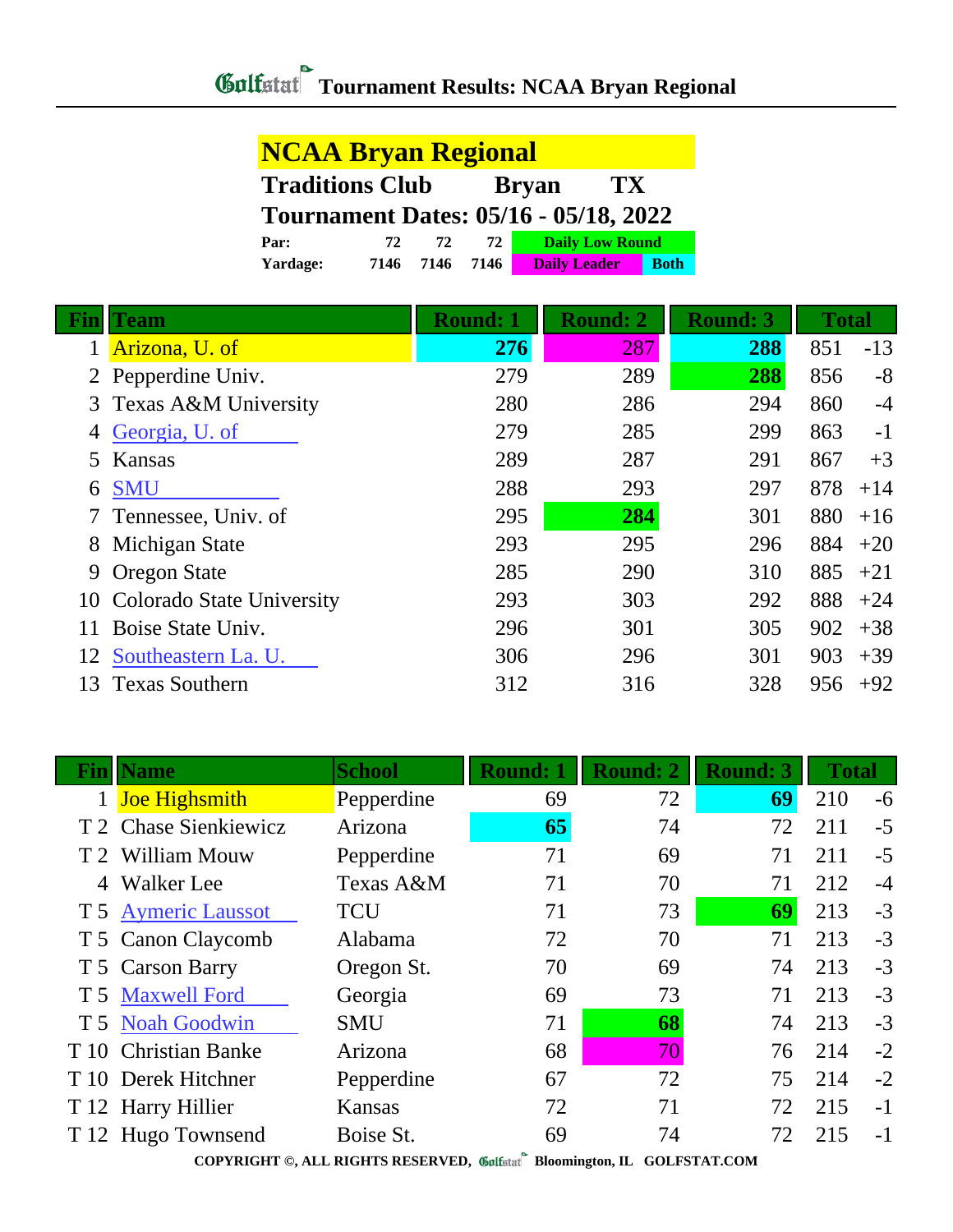## **Gulfatat** Tournament Results: NCAA Bryan Regional

| Finll | <b>Name</b>             | <b>School</b>   | <b>Round: 1</b> | <b>Round: 2</b> | <b>Round: 3</b> | <b>Total</b> |      |
|-------|-------------------------|-----------------|-----------------|-----------------|-----------------|--------------|------|
|       | T 12 Trent Phillips     | Georgia         | 68              | 70              | 77              | 215          | $-1$ |
|       | T 12 William Duquette   | Kansas          | 70              | 71              | 74              | 215          | $-1$ |
|       | T 12 William Paysse     | Texas A&M       | 69              | 69              | 77              | 215          | $-1$ |
| T 17  | <b>August Meekhof</b>   | Mich. St.       | 70              | 74              | 72              | 216          | E    |
| T 17  | <b>Johnny Walker</b>    | Arizona         | 72              | 72              | 72              | 216          | E    |
| 19    | <b>Christoph Bleier</b> | Colo St         | 71              | 72              | 74              | 217          | $+1$ |
|       | T 20 Chad Sewell        | <b>SHSU</b>     | 71              | 74              | 73              | 218          | $+2$ |
| T 20  | <b>Daniel Rodrigues</b> | Texas A&M       | 72              | 76              | 70              | 218          | $+2$ |
|       | T 20 Riley Lewis        | LMU             | 74              | 71              | 73              | 218          | $+2$ |
| T 20  | Sam Sommerhauser        | Arizona         | 71              | 75              | 72              | 218          | $+2$ |
|       | T 24 Davis Bryant       | Colo St         | 75              | 73              | 71              | 219          | $+3$ |
| T 24  | <b>Justin Gums</b>      | <b>TCU</b>      | 70              | 74              | 75              | 219          | $+3$ |
|       | T 24 Mateo Fuenmayor    | Oregon St.      | 68              | 74              | 77              | 219          | $+3$ |
|       | T 24 Max Charles        | Boise St.       | 74              | 71              | 74              | 219          | $+3$ |
|       | T 24 Spencer Cross      | Tennessee       | 74              | 68              | 77              | 219          | $+3$ |
| T 29  | <b>Buck Brumlow</b>     | Georgia         | 72              | 68              | 80              | 220          | $+4$ |
| T 29  | Chaz Aurilia            | Arizona         | 77              | 71              | 72              | 220          | $+4$ |
| T 29  | <b>James Piot</b>       | Mich. St.       | 76              | 69              | 75              | 220          | $+4$ |
| T 29  | <b>Logan Kuehn</b>      | <b>SELU</b>     | 74              | 72              | 74              | 220          | $+4$ |
| T 29  | Luke Kluver             | Kansas          | 73              | 77              | 70              | 220          | $+4$ |
| T 29  | Sam Bennett             | Texas A&M       | 68              | 75              | 77              | 220          | $+4$ |
| T 29  | <b>Tyler Johnson</b>    | Tennessee       | 72              | 72              | 76              | 220          | $+4$ |
|       | T 36 Aidan Thomas       | <b>NM</b> State | 76              | 73              | 72              | 221          | $+5$ |
|       | T 36 Bryce Lewis        | Tennessee       | 75              | 73              | 73              | 221          | $+5$ |
|       | T 36 Phichaksn Maichon  | Texas A&M       | 73              | 72              | 76              | 221          | $+5$ |
|       | T 39 <u>Ben Van Wyk</u> | Georgia         | 70              | 75              | 77              | 222          | $+6$ |
|       | T 39 Connor Jones       | Colo St         | 71              | 80              | 71              | 222          | $+6$ |
|       | T 39 Dylan Menante      | Pepperdine      | 72              | 76              | 74              | 222          | $+6$ |
|       | T 39 Nathan Petronzio   | <b>SMU</b>      | 72              | 75              | 75              | 222          | $+6$ |
|       | T 39 Thomas Ponder      | Alabama         | 73              | 73              | 76              | 222          | $+6$ |
|       | 44 Joey Vrzich          | Pepperdine      | 72              | 77              | 74              | 223          | $+7$ |
|       | T 45 Ben Sigel          | Kansas          | 74              | 74              | 76              | 224          | $+8$ |
| T 45  | <b>Nic Cassidy</b>      | Georgia         | 76              | 74              | 74              | 224          | $+8$ |
|       | T 47 Hunter Wolcott     | Tennessee       | 74              | 76              | 75              | 225          | $+9$ |
|       | T 47 Troy Taylor II     | Mich. St.       | 71              | 78              | 76              | 225          | $+9$ |

**COPYRIGHT ©, ALL RIGHTS RESERVED, Bloomington, IL GOLFSTAT.COM**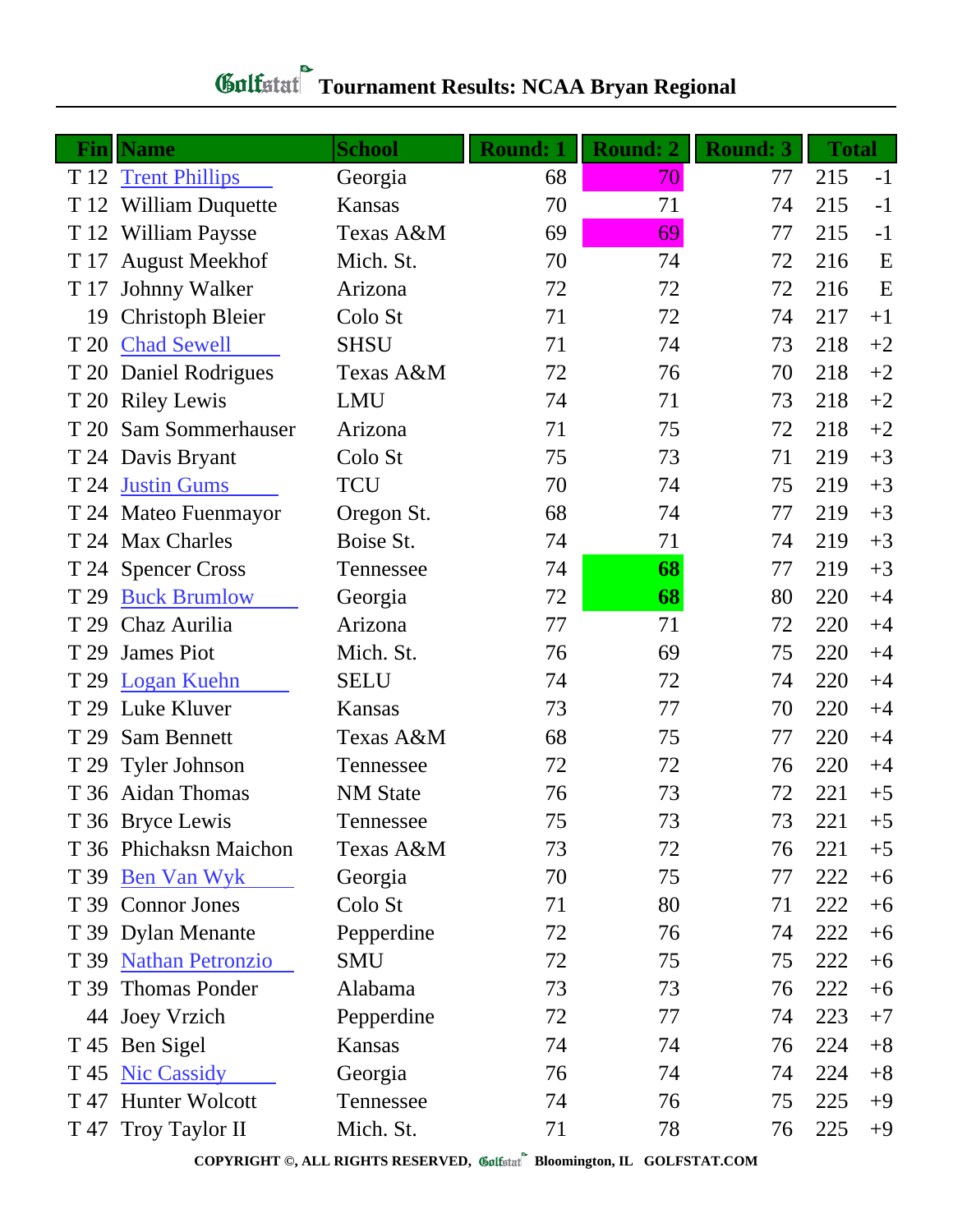|                 | <b>Fin</b>   Name           | <b>School</b>   | <b>Round: 1</b> | <b>Round: 2</b> | <b>Round: 3</b> | <b>Total</b> |
|-----------------|-----------------------------|-----------------|-----------------|-----------------|-----------------|--------------|
| 49              | <b>Grayson Glorioso</b>     | <b>SELU</b>     | 77              | 75              | 74              | $226 + 10$   |
| T 50            | Alfred Raja                 | Oregon St.      | 74              | 74              | 79              | $227 + 11$   |
| T 50            | Holden Wisener              | <b>SMU</b>      | 74              | 79              | 74              | $227 + 11$   |
| T 50            | <b>Skyler Eubank</b>        | Boise St.       | 75              | 74              | 78              | $227 + 11$   |
| T 53            | <b>Cameron Mobley</b>       | <b>SELU</b>     | 76              | 76              | 76              | $228 + 12$   |
| T 53            | Evan White                  | <b>TX State</b> | 79              | 72              | 77              | $228 + 12$   |
| T 53            | <b>Jake Hall</b>            | Tennessee       | 79              | 71              | 78              | $228 + 12$   |
| T 53            | Joe Buenfeld                | <b>UIW</b>      | 76              | 75              | 77              | $228 + 12$   |
| 57              | <b>Ashton McCulloch</b>     | Mich. St.       | 76              | 74              | 79              | $229 + 13$   |
| T 58            | <b>Charlie Forster</b>      | <b>SELU</b>     | 80              | 73              | 77              | $230 + 14$   |
|                 | T 58 Paul Kci Lindskog      | TxSouthern      | 75              | 74              | 81              | $230 + 14$   |
|                 | T 60 Bradley Smithson       | Mich. St.       | 79              | 79              | 73              | $231 + 15$   |
| T <sub>60</sub> | <b>Justin Thompson</b>      | <b>SMU</b>      | 82              | 75              | 74              | $231 + 15$   |
|                 | T 62 Gavin Hagstrom         | Colo St         | 76              | 78              | 78              | $232 + 16$   |
|                 | T 62 Jackson Lake           | Oregon St.      | 73              | 79              | 80              | $232 + 16$   |
|                 | 64 Brandon Eyre             | Oregon St.      | 79              | 73              | 81              | $233 + 17$   |
| 65              | Devansh Chadha              | TxSouthern      | 78              | 79              | 80              | $237 + 21$   |
| 66              | Nick Hedman                 | Boise St.       | 78              | 82              | 81              | $241 + 25$   |
| 67              | William O'Connor            | TxSouthern      | 79              | 80              | 83              | $242 + 26$   |
| 68              | <b>Michael Landry</b>       | <b>SELU</b>     | 79              | 88              | 78              | $245 + 29$   |
| 69              | <b>Zane Brooks</b>          | <b>PVAMU</b>    | 85              | 79              | 84              | $248 + 32$   |
| <b>DNF</b>      | <b>Alex Talbot</b>          | Boise St.       | 81              | 88              |                 |              |
|                 | <b>DNF</b> Caden Holmes     | TxSouthern      |                 | 83              | 84              |              |
|                 | <b>DNF</b> Callum Bruce     | Kansas          | 79              |                 |                 |              |
|                 | <b>DNF</b> Davis Cooper     | Kansas          |                 | 71              | 75              |              |
| <b>DNF</b>      | Dawson Ovard                | SMU             |                 |                 | 80              |              |
|                 | <b>DNF</b> Drew Reinke      | Boise St.       |                 |                 | 83              |              |
| <b>DNF</b>      | <b>Jay Pabin</b>            | Colo St         |                 | 80              | 76              |              |
| <b>DNF</b>      | Joel Sullivan               | TxSouthern      | 80              | 89              |                 |              |
|                 | <b>DNF</b> Landon Johnstone | TxSouthern      | 86              |                 | 92              |              |
|                 | DNF Ollie Osborne           | SMU             | 71              | 75              |                 |              |
|                 | DNF Rasmus Hjelm            | Colo St         | 77              |                 |                 |              |

## **Gulfatat** Tournament Results: NCAA Bryan Regional